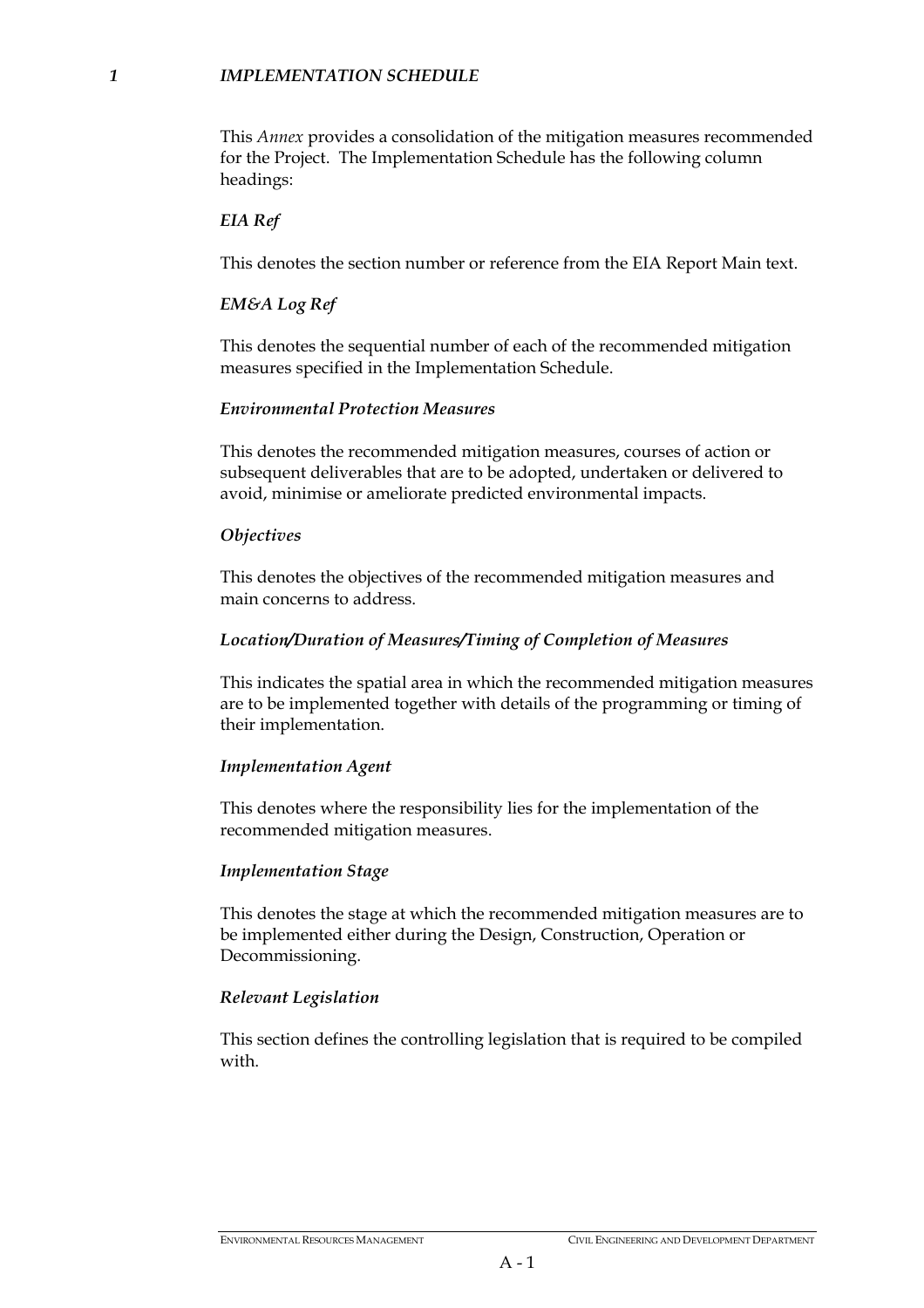### *IMPLEMENTATION SCHEDULE*

| EIA* Ref.                | EM&A<br><b>Log Ref</b> | <b>Environmental Protection Measures</b>                                                                                                                                                                                                                                                                                                   | Objectives                                                              | Location/Duration of Implementation Implementation<br>Measures/Timing of<br>Completion of<br><b>Measures</b> | Agent      | Stage** |   |                |     | Relevant<br>Legislation &<br>Guidelines        |
|--------------------------|------------------------|--------------------------------------------------------------------------------------------------------------------------------------------------------------------------------------------------------------------------------------------------------------------------------------------------------------------------------------------|-------------------------------------------------------------------------|--------------------------------------------------------------------------------------------------------------|------------|---------|---|----------------|-----|------------------------------------------------|
|                          |                        |                                                                                                                                                                                                                                                                                                                                            |                                                                         |                                                                                                              |            | Des C   |   | $\overline{O}$ | Dec |                                                |
|                          |                        |                                                                                                                                                                                                                                                                                                                                            |                                                                         |                                                                                                              |            |         |   |                |     |                                                |
|                          |                        | <b>WATER QUALITY</b>                                                                                                                                                                                                                                                                                                                       |                                                                         |                                                                                                              |            |         |   |                |     |                                                |
| Section 2.4<br>of Part 3 | $\mathbf{1}$           | Although there is no requirement for constraints on<br>timing or sequencing apparent from the assessment, as<br>all scenarios have been demonstrated to be acceptable<br>with the required mitigation measures in place. The<br>following operational constraints shall be implemented<br>to ensure no unacceptable water quality impacts. |                                                                         |                                                                                                              |            |         |   |                |     |                                                |
| Section 2.4<br>of Part 3 |                        | Dredging operations within the East of Sha Chau<br>Facility do not exceed 100,000 m <sup>3</sup> week <sup>-1</sup> .                                                                                                                                                                                                                      | To avoid<br>unacceptable water<br>quality impacts<br>during dredging    | At the East of Sha<br>Chau work site,<br>throughout the whole<br>duration of the<br>construction period      | Contractor |         | ✓ |                |     | <b>Water Pollution</b><br>Control<br>Ordinance |
| Section 2.4<br>of Part 3 |                        | Backfilling operations within the East of Sha Chau<br>Facility do not exceed a disposal rate of 26,700 m <sup>3</sup><br>$day-1$ .                                                                                                                                                                                                         | To avoid<br>unacceptable water<br>quality impacts<br>during backfilling | At the East of Sha<br>Chau work site,<br>throughout the whole<br>duration of backfilling                     | Contractor |         |   | ✓              |     | <b>Water Pollution</b><br>Control<br>Ordinance |
| Section 2.4<br>of Part 3 |                        | Capping operations within the East of Sha Chau<br>Facility do not exceed a disposal rate of 26,700 m <sup>3</sup><br>$day-1$ .                                                                                                                                                                                                             | To avoid<br>unacceptable water<br>quality impacts<br>during capping     | At the East of Sha<br>Chau Facility work<br>site, throughout the<br>whole duration of<br>capping             | Contractor |         |   | $\checkmark$   |     | <b>Water Pollution</b><br>Control<br>Ordinance |
| Section 2.4<br>of Part 3 |                        | No overflow is permitted from the trailer suction<br>٠<br>hopper dredger but the Lean Mixture Overboard<br>(LMOB) system will be in operation at the<br>beginning and end of the dredging cycle when the<br>drag head is being lowered and raised.                                                                                         | To avoid<br>unacceptable water<br>quality impacts<br>during dredging    | At the East of Sha<br>Chau work site,<br>throughout the whole<br>duration of the<br>construction period      | Contractor |         | ✓ |                |     | <i>Water Pollution</i><br>Control<br>Ordinance |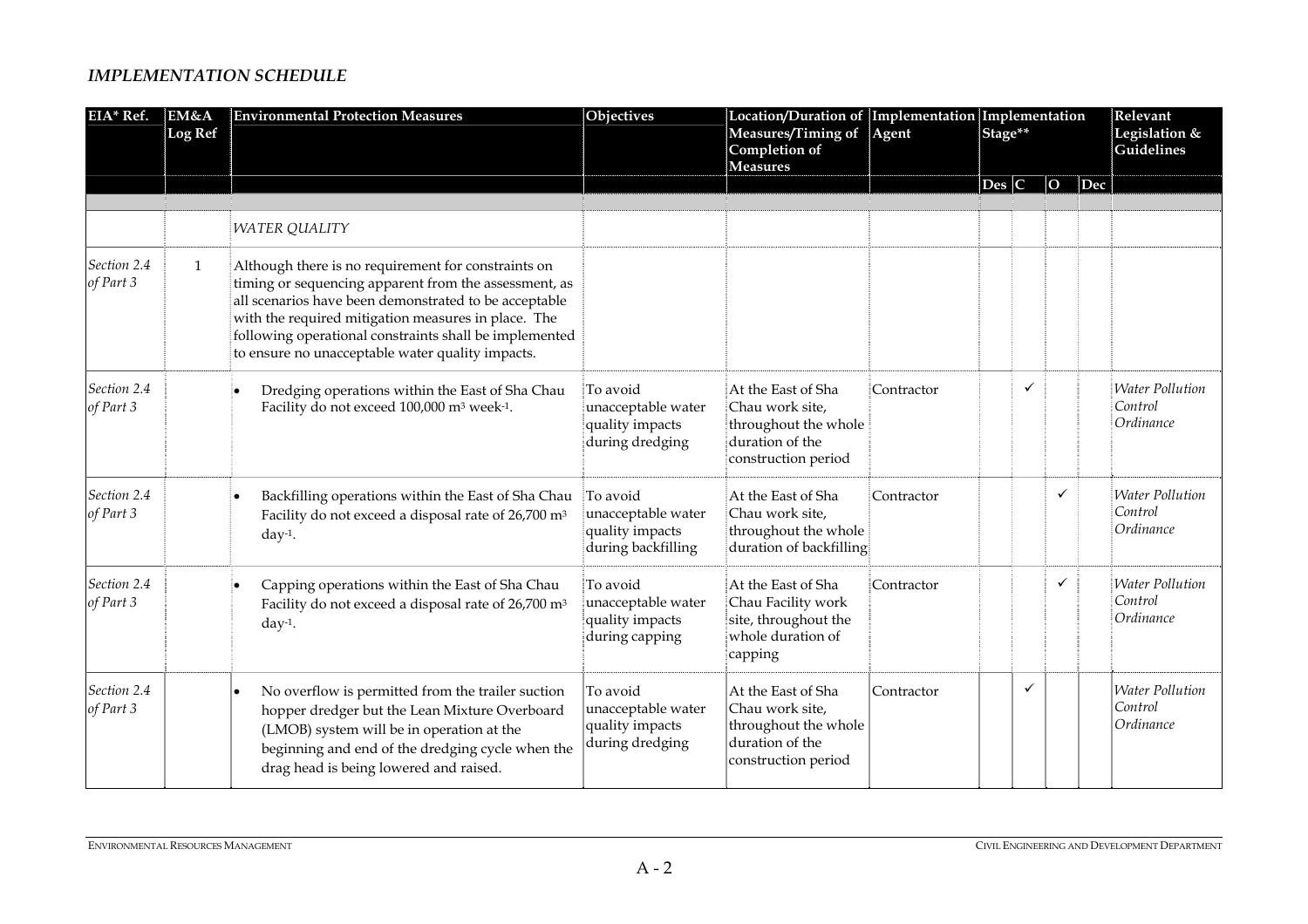| EIA* Ref.                | EM&A<br>Log Ref | <b>Environmental Protection Measures</b>                                                                                                                                                                                                                                                           | Objectives                                                                                                     | Location/Duration of<br>Measures/Timing of<br>Completion of<br><b>Measures</b>                                              | Agent      | Implementation Implementation<br>Stage** |   |              | Relevant<br>Legislation &<br>Guidelines        |  |
|--------------------------|-----------------|----------------------------------------------------------------------------------------------------------------------------------------------------------------------------------------------------------------------------------------------------------------------------------------------------|----------------------------------------------------------------------------------------------------------------|-----------------------------------------------------------------------------------------------------------------------------|------------|------------------------------------------|---|--------------|------------------------------------------------|--|
| Section 2.4<br>of Part 3 |                 | Dredged marine mud shall be disposed of in a<br>gazetted marine disposal area in accordance with<br>the Dumping at Sea Ordinance (DASO) permit<br>conditions.                                                                                                                                      | To avoid<br>unacceptable water<br>quality impacts<br>during dredging                                           | At the East of Sha<br>Chau work site,<br>throughout the whole<br>duration of the<br>construction period                     | Contractor |                                          | ✓ |              | <b>Water Pollution</b><br>Control<br>Ordinance |  |
| Section 2.4<br>of Part 3 | 2               | The following good practice measures shall apply at all<br>times:<br>All disposal vessels should be fitted with tight<br>bottom seals in order to prevent leakage of material<br>during transport.                                                                                                 | To prevent leakage of<br>material during<br>transport                                                          | At the East of Sha<br>Chau work site,<br>throughout the whole<br>duration of the<br>disposal period                         | Contractor |                                          |   | ✓            | Water Pollution<br>Control<br>Ordinance        |  |
| Section 2.4<br>of Part 3 |                 | All barges should be filled to a level, which ensures To ensure that<br>that material does not spill over during transport to material does not spill Chau work site,<br>the disposal site and that adequate freeboard is<br>maintained to ensure that the decks are not washed<br>by wave action. | and the decks are not<br>washed by wave<br>action                                                              | At the East of Sha<br>over during transport throughout the whole<br>duration of the<br>construction and<br>operation period | Contractor |                                          | ✓ | $\checkmark$ | Water Pollution<br>Control<br>Ordinance        |  |
| Section 2.4<br>of Part 3 |                 | After dredging, any excess materials should be<br>cleaned from decks and exposed fittings before the<br>vessel is moved from the dredging area.                                                                                                                                                    | To avoid potential<br>adverse water quality<br>impacts associated<br>with dredging                             | At the East of Sha<br>Chau dredging sites,<br>throughout the<br>dredging period                                             | Contractor |                                          | ✓ |              | <b>Water Pollution</b><br>Control<br>Ordinance |  |
| Section 2.4<br>of Part 3 |                 | The contractor(s) should ensure that the works<br>cause no visible foam, oil, grease, litter or other<br>objectionable matter to be present in the water<br>within and adjacent to the dredging site.                                                                                              | To avoid potential<br>adverse water quality<br>impacts associated<br>with dredging                             | At the East of Sha<br>Chau dredging sites,<br>throughout the<br>dredging period                                             | Contractor |                                          | ✓ |              | <b>Water Pollution</b><br>Control<br>Ordinance |  |
| Section 2.4<br>of Part 3 |                 | If installed, degassing systems should be used to<br>avoid irregular cavitation within the pump.                                                                                                                                                                                                   | To avoid adverse<br>water quality impacts Chau work site,<br>due to irregular<br>cavitation within the<br>pump | At the East of Sha<br>throughout the whole<br>duration of the<br>construction and<br>operation period                       | Contractor |                                          | ✓ |              | <b>Water Pollution</b><br>Control<br>Ordinance |  |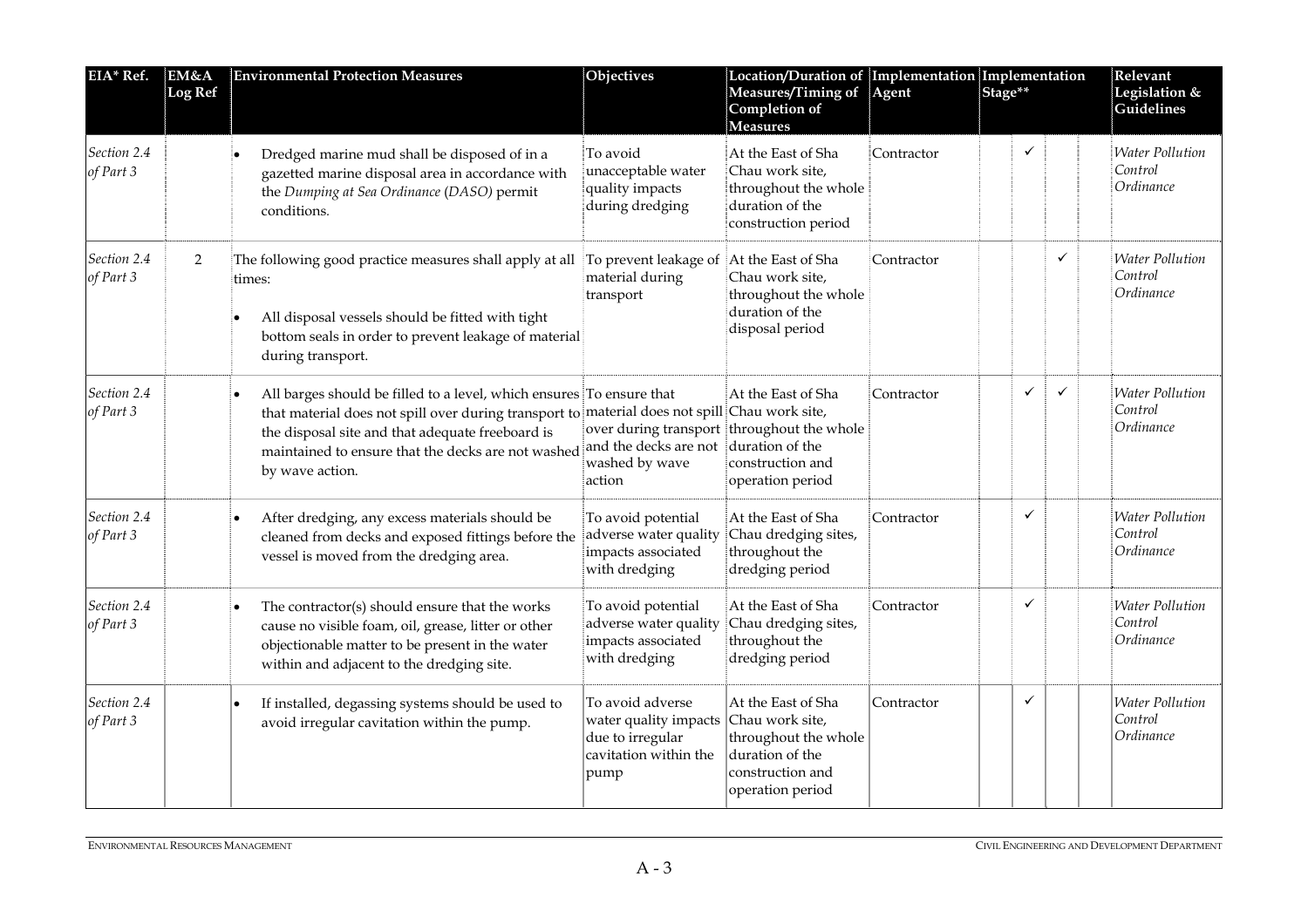| EIA* Ref.                | EM&A<br><b>Log Ref</b> | <b>Environmental Protection Measures</b>                                                                                                                                                                                                                                                                                                   | Objectives                                                                                                                                       | Location/Duration of Implementation Implementation<br>Measures/Timing of<br>Completion of<br><b>Measures</b>             | Agent      | Stage** |   |              | Relevant<br>Legislation &<br><b>Guidelines</b> |
|--------------------------|------------------------|--------------------------------------------------------------------------------------------------------------------------------------------------------------------------------------------------------------------------------------------------------------------------------------------------------------------------------------------|--------------------------------------------------------------------------------------------------------------------------------------------------|--------------------------------------------------------------------------------------------------------------------------|------------|---------|---|--------------|------------------------------------------------|
| Section 2.4<br>of Part 3 |                        | Monitoring and automation systems should be<br>used to improve the crew's information regarding<br>the various dredging parameters to improve<br>dredging accuracy and efficiency.                                                                                                                                                         | To improve dredging<br>accuracy and<br>efficiency                                                                                                | At the East of Sha<br>Chau dredging site,<br>throughout the<br>dredging period                                           | Contractor |         | ✓ |              | <b>Water Pollution</b><br>Control<br>Ordinance |
| Section 2.4<br>of Part 3 |                        | Control and monitoring systems should be used to<br>۱.<br>alert the crew to leaks or any other potential risks.                                                                                                                                                                                                                            | To alert the crew to<br>leaks or any other<br>potential risks                                                                                    | At the East of Sha<br>Chau work site,<br>throughout the whole<br>duration of the<br>construction and<br>operation period | Contractor |         | ✓ | $\checkmark$ | <b>Water Pollution</b><br>Control<br>Ordinance |
| Section 2.4<br>of Part 3 |                        | When the dredged material has been unloaded at<br>the disposal areas, any material that has<br>accumulated on the deck or other exposed parts of<br>the vessel should be removed and placed in the<br>hold or a hopper. Under no circumstances should<br>decks be washed clean in a way that permits<br>material to be released overboard. | To prevent release of<br>dredged materials<br>overboard                                                                                          | At the East of Sha<br>Chau dredging sites,<br>throughout the<br>dredging period                                          | Contractor |         | ✓ |              | <b>Water Pollution</b><br>Control<br>Ordinance |
| Section 2.4<br>of Part 3 |                        | All dredgers should maintain adequate clearance<br>between vessels and the seabed at all states of the<br>tide and reduce operations speed to ensure that<br>excessive turbidity is not generated by turbulence<br>from vessel movement or propeller wash.                                                                                 | To ensure that under-<br>vessel turbidity is not Chau dredging sites,<br>generated by<br>turbulence from<br>vessel movement or<br>propeller wash | At the East of Sha<br>throughout the<br>dredging period                                                                  | Contractor |         | ✓ |              | <b>Water Pollution</b><br>Control<br>Ordinance |
| Section 3 of<br>Part 4   | 3                      | Water quality monitoring will be required for the<br>following activities at the East of Sha Chau Facility:<br>Dredging of each pit;<br>Backfilling of each pit with contaminated mud; and<br>Capping of each pit with uncontaminated Mud.                                                                                                 | To avoid impacts to<br>water quality during<br>dredging, backfilling<br>and capping                                                              | At the East of Sha<br>Chau work sites,<br>throughout the<br>dredging, backfilling<br>and capping period                  | Contractor |         | ✓ |              | <b>Water Pollution</b><br>Control<br>Ordinance |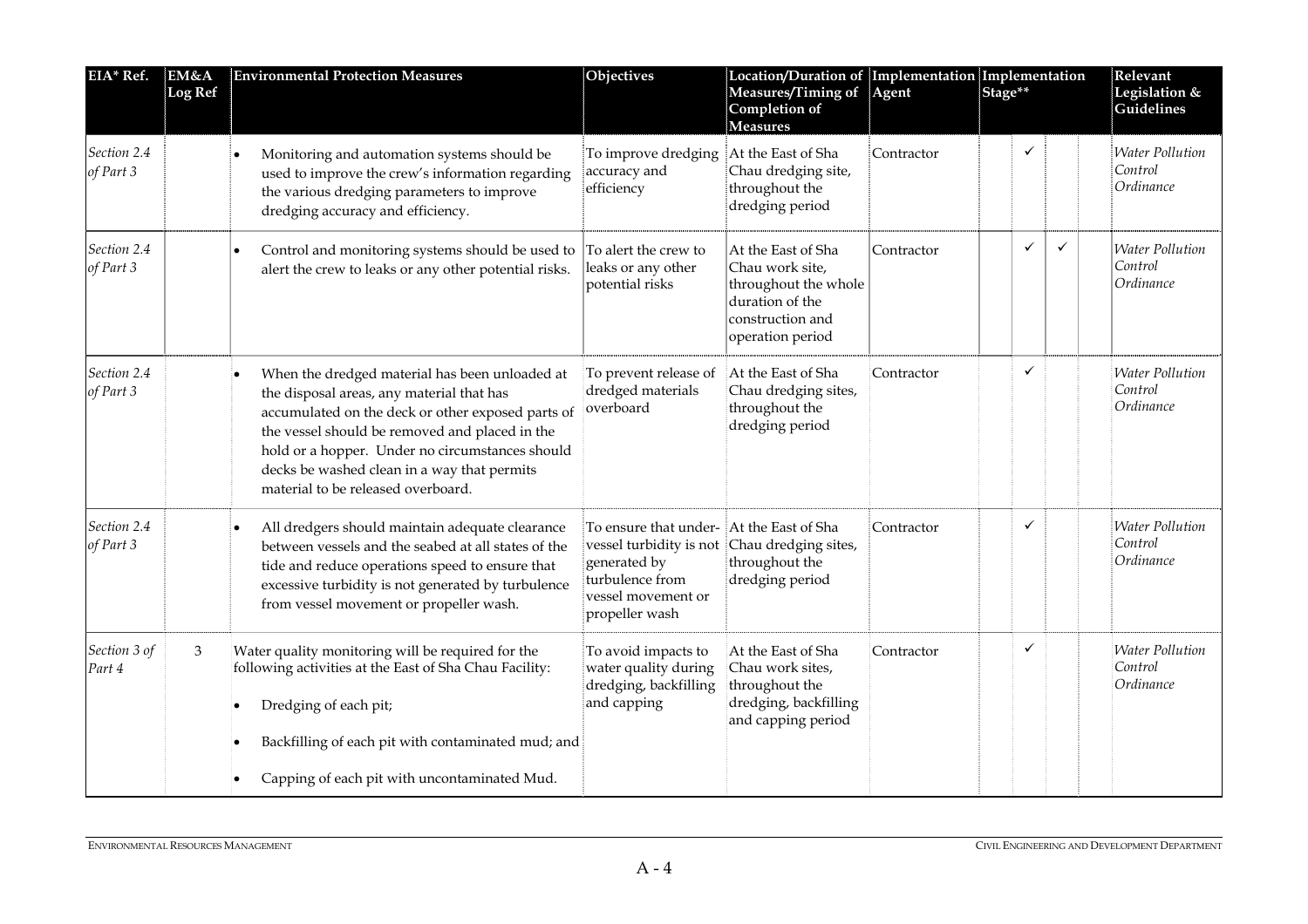| EIA* Ref.              | EM&A<br><b>Log Ref</b> | <b>Environmental Protection Measures</b>                                                                                                                                                                                                                                                                                                                                                                                                                                                                                                                                                                                                                                                                                                   | Objectives                                                       | Location/Duration of Implementation Implementation<br>Measures/Timing of<br>Completion of<br><b>Measures</b> | Agent       | Stage** |   | Relevant<br>Legislation &<br>Guidelines |                                                |
|------------------------|------------------------|--------------------------------------------------------------------------------------------------------------------------------------------------------------------------------------------------------------------------------------------------------------------------------------------------------------------------------------------------------------------------------------------------------------------------------------------------------------------------------------------------------------------------------------------------------------------------------------------------------------------------------------------------------------------------------------------------------------------------------------------|------------------------------------------------------------------|--------------------------------------------------------------------------------------------------------------|-------------|---------|---|-----------------------------------------|------------------------------------------------|
| Section 3 of<br>Part 4 | $\overline{4}$         | Sediment quality monitoring will be required for the<br>backfilling activities at the East of Sha Chau Facility.                                                                                                                                                                                                                                                                                                                                                                                                                                                                                                                                                                                                                           | To avoid impacts to<br>water quality during<br>backfilling       | At the East of Sha<br>Chau work sites,<br>throughout the<br>backfilling period                               | Contractor  |         | ✓ |                                         | <b>Water Pollution</b><br>Control<br>Ordinance |
|                        |                        | MARINE ECOLOGY                                                                                                                                                                                                                                                                                                                                                                                                                                                                                                                                                                                                                                                                                                                             |                                                                  |                                                                                                              |             |         |   |                                         |                                                |
| Section 3 of<br>Part 3 | 5                      | In accordance with the guidelines in the EIAO-TM, the<br>general policy for mitigating impacts to marine<br>ecological resources shall be applied in order of the<br>following priority:<br>Avoidance: Potential impacts should be avoided to<br>the maximum extent practicable by adopting<br>suitable alternatives;<br>Minimisation: Unavoidable impacts should be<br>minimised by taking appropriate and practicable<br>measures such as constraints on the intensity of<br>works operations (eg dredging rates) or timing of<br>works operations; and<br>Compensation: The loss of important species and<br>habitats may be provided for elsewhere as<br>compensation. Enhancement and other<br>conservation measures should always be | To avoid potential<br>impacts to marine<br>ecology               | During project<br>planning and design                                                                        | Design Team | ✓       |   |                                         | EIAO-TM                                        |
|                        |                        | considered whenever possible.                                                                                                                                                                                                                                                                                                                                                                                                                                                                                                                                                                                                                                                                                                              |                                                                  |                                                                                                              |             |         |   |                                         |                                                |
| Section 3 of<br>Part 4 | 6                      | Sediment toxicity monitoring will be conducted to<br>assess the potential toxicity impacts to marine life due<br>to disposal activities.                                                                                                                                                                                                                                                                                                                                                                                                                                                                                                                                                                                                   | To avoid impacts to<br>marine life due to<br>disposal activities | At the East of Sha<br>Chau Facility,<br>throughout the<br>backfilling period                                 | Contractor  |         |   | $\checkmark$                            |                                                |